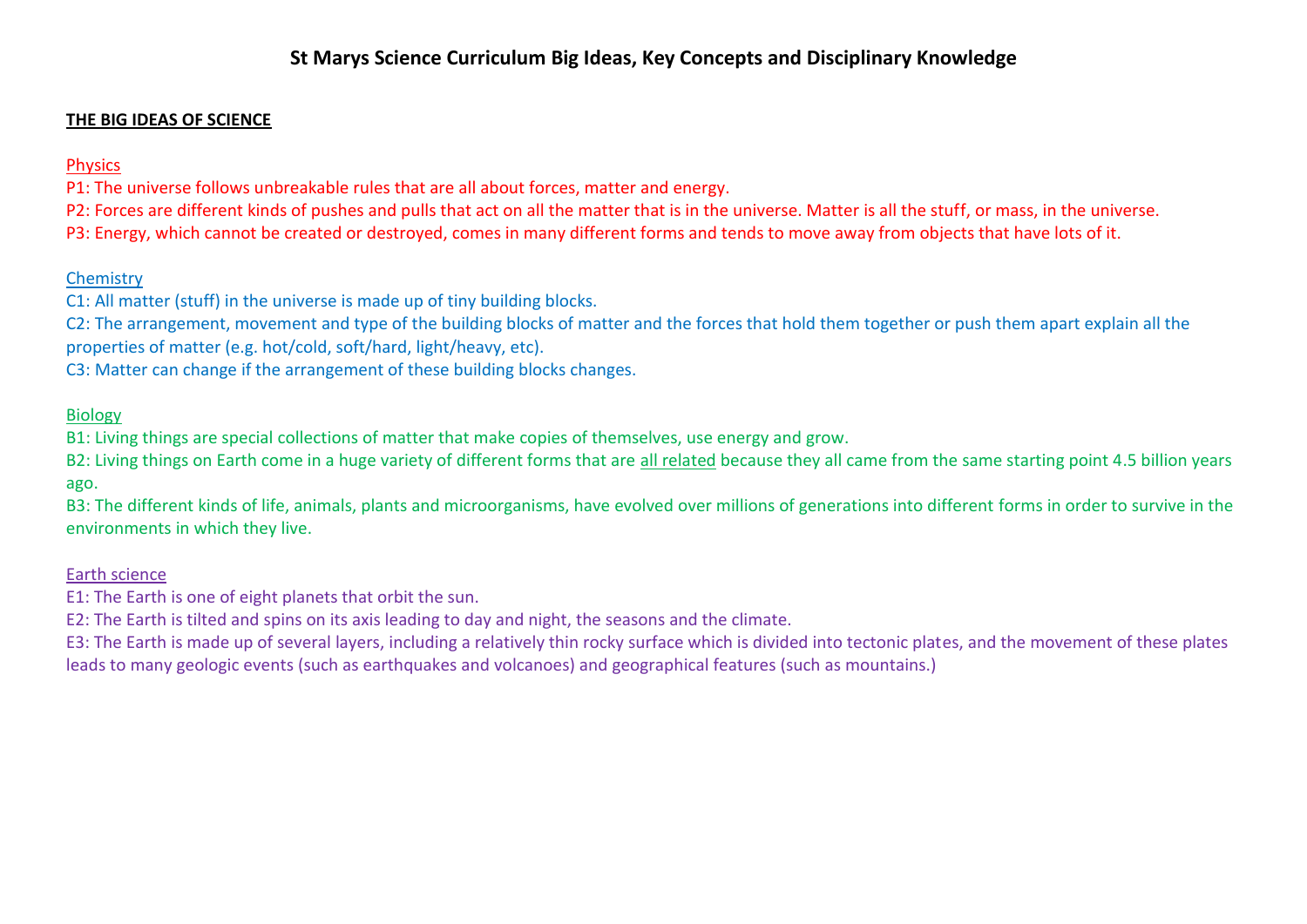| <b>Key Concepts</b> | <b>Disciplinary Knowledge</b>                                                               |
|---------------------|---------------------------------------------------------------------------------------------|
|                     | <b>(Working Scientifically)</b>                                                             |
|                     | <b>Key Stage 1</b>                                                                          |
| absorption          | asking simple questions and recognising that they can be answered in different<br>$\bullet$ |
| birth               | ways                                                                                        |
| bond                | observing closely, using simple equipment<br>$\bullet$                                      |
| circuit             | performing simple tests<br>$\bullet$                                                        |
| component           | identifying and classifying                                                                 |
| condensation        | using their observations and ideas to suggest answers to questions<br>$\bullet$             |
| conductor           | gathering and recording data to help in answering questions.                                |
| decay               | Lower Key Stage 2                                                                           |
| dissolving          | asking relevant questions and using different types of scientific enquiries to              |
| energy              | answer them                                                                                 |
| evaporation         | setting up simple practical enquiries, comparative and fair tests<br>$\bullet$              |
| extinction          | making systematic and careful observations and, where appropriate, taking                   |
| freezing            | accurate measurements using standard units, using a range of equipment,                     |
| growth              | including thermometers and data loggers                                                     |
| habitat,            | gathering, recording, classifying and presenting data in a variety of ways to help          |
| insulator           | in answering questions                                                                      |
| irreversible        | recording findings using simple scientific language, drawings, labelled diagrams,           |
| matter              | keys, bar charts, and tables                                                                |
| melting             | reporting on findings from enquiries, including oral and written explanations,              |
| orbit               | displays or presentations of results and conclusions                                        |
| particle            | using results to draw simple conclusions, make predictions for new values,                  |
| property            | suggest improvements and raise further questions                                            |
| reflection          | identifying differences, similarities or changes related to simple scientific ideas         |
| reproduction        | and processes                                                                               |
| reversible          | using straightforward scientific evidence to answer questions or to support their           |
| wave                | findings.                                                                                   |